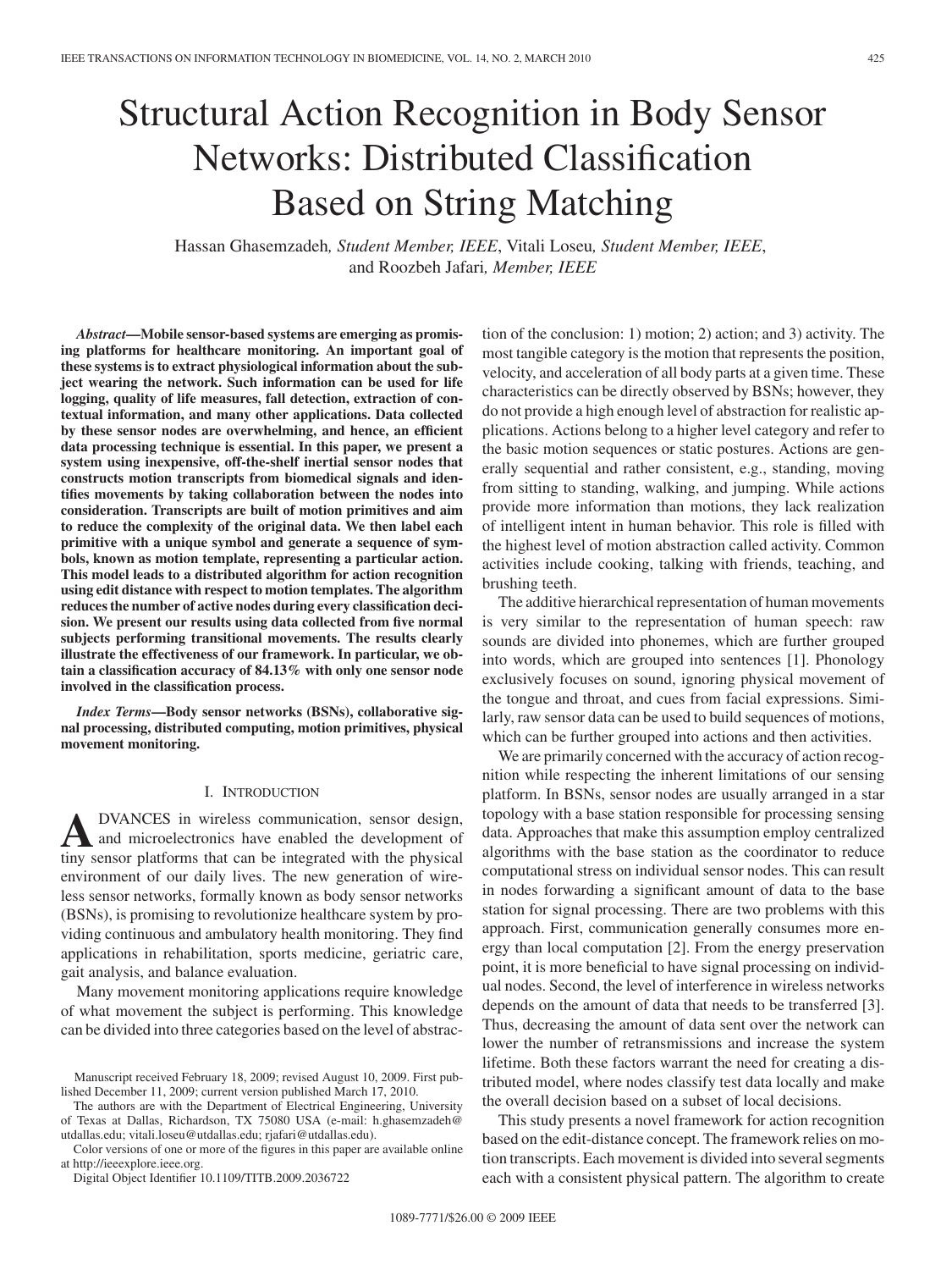motion transcripts will maintain temporal and structural properties of the observed sensor readings. This representation of human movements is used for local classification. A distributed algorithm is then utilized that produces a global classification decision based on a subset of results generated by individual sensor nodes. The distributed nature of the algorithm along with the compact representation of movements using transcripts enable our system to lower the amount of information stored at individual nodes, and to minimize the amount of data passed in the network. Furthermore, with the dynamic selection of the nodes needed for classification, the overall number of active nodes is reduced.

# II. RELATED WORK

Reducing the amount of active nodes is a common approach for power optimization and wearability enhancement in BSNs. As recognition systems grow in size and expand to distinguish many physical actions, so grows the number of sensors that these systems require. However, only a subset of sensors is needed to recognize most of the individual actions. Keeping other sensors operational while their input is not considered by the system is wasteful. Zappi *et al.* [4] propose to optimize the system energy consumption by selecting the required subset of sensors with the help of the metaclassifier sensor fusion. As a result, sensors are awakened only when their input is needed to satisfy correctness property. Ghasemzadeh *et al.* formulate coverage problem in [5] in the context of movement monitoring using inertial on-body sensors. Their technique focuses on the minimum number of nodes that produces full action coverage set. Another way to reduce the number of active nodes is to keep track of the performed motions and pay attention only to a subset of sensors that can observe transition out of the current motion [6]. Previous studies done in [7] show that only a few sensor nodes are required to correctly classify a small action set. An additional sensor node needs to be added to the system if a new action is added to the action set, and it cannot be uniquely identified by existing sensors. While it is easy to analyze any given action set and come up with an optimal number of sensors and sensor placement, the task is not trivial for a generic action set. To potentially be able to classify a large number of actions and keep the number of active nodes low, a distributed classification scheme can be employed. Instead of collecting information from all of the sensor nodes to make the final decision, a distributed algorithm collects information only from a subset of sensor nodes.

The concept of primitives has provided an efficient representation of human movements both in computer vision and in wireless sensor domains. Using motion primitives as building blocks, Guerra-Filho *et al.* [8] study decomposing angles of body segments, calculated from cameras, into a well-representative language called human activity language (HAL). As another example, Guimarães and Pereira in [9] investigate construction of context-dependent grammar known as discrete clause grammar (DCG) by combining atomic motions. DCGs enable rules to be formed using simple logic statements. They form a hierarchy of abstraction that begins with feature extraction and uses unsupervised classification at each step to group lower level primitives

TABLE I COMMONLY USED TERMS

| <b>Name</b> | Symbol    | <b>Definition</b>                                                                         |
|-------------|-----------|-------------------------------------------------------------------------------------------|
| Action      | $A_i$     | A transitional movement observed by the system                                            |
| Observation | $O_{i,i}$ | A specific view of action $A_i$ by node $s_i$                                             |
| Primitive   |           | Basic set of motions defined by grouping similar<br>signal readings                       |
| Cluster     |           | Set of signal readings that have consistent physical<br>behavior representing a primitive |
| Alphabet    | $\sum_i$  | A set of symbols assigned to primitives at each<br>node $s_i$                             |
| Transcript  | $T_{i,i}$ | A sequence of motion primitives assigned<br>to action $A_i$ by node $s_i$                 |
| Template    | $TPL_i$   | A concatenation of transcripts of different nodes<br>assigned to action $A_i$             |
| Class       | $C_{i,i}$ | Set of observations of the same action $A_i$<br>made by nodes $s_i$                       |

into higher level primitives. The idea of unsupervised learning in a recognition system based on motion primitives is also discussed in [10] and [11], where authors try to identify action primitives from motion capture data. Finally, Niwase *et al.* [12] introduce a statistical technique for synthesizing walking patterns, where the motion is expressed as a sequence of primitives extracted using a hidden Markov model (HMM). To simplify computation, further primitives can be represented as string templates. This idea is explored in [13], where Fihl *et al.* use edit distance to distinguish between motion primitive in 3-D movement classification task. Similar idea is used in [14], where Stiefmeier *et al.* use edit distance for action/posture classification in a BSN. They further argue in favor of this approach by stating that only integer arithmetic operations are required for successful algorithm deployment, making it suitable to run on sensor nodes.

We propose a concept of combining primitives extracted from inertial data into transcripts that maintain temporal and structural properties of the observed sensor readings. Based on properties extracted from edit-distance calculation, we define a novel distributed algorithm for action recognition. To the best of our knowledge, no previous work has been done on development of a distributed classification algorithm based on the properties of motion transcripts.

## III. SYSTEM OVERVIEW

In this section, we briefly describe the architecture of our system and signal processing flow for action recognition. Table I defines some of the terms that are used throughout this paper.

### *A. Sensing Platform*

Our system consists of several XBow TelosB [15] motes with custom-designed motes. Each sensor board has a triaxial accelerometer and a biaxial gyroscope. The accelerometers are LIS3LV02DQ with 1024 LSb/g sensitivity and are used in 2 g mode for the experiments. The integrated dual-axis gyroscopes IDG-300 used for this study have a  $2 \text{ mV} / \circ / \text{s}$  sensitivity. Each node is powered by a Li-ion battery and samples the sensors at a certain rate, performs local processing, and can transmit collected data wirelessly to other nodes. In particular, each mote can send the data to a base station. For our experiments, the base station is a node without a sensor board that forward the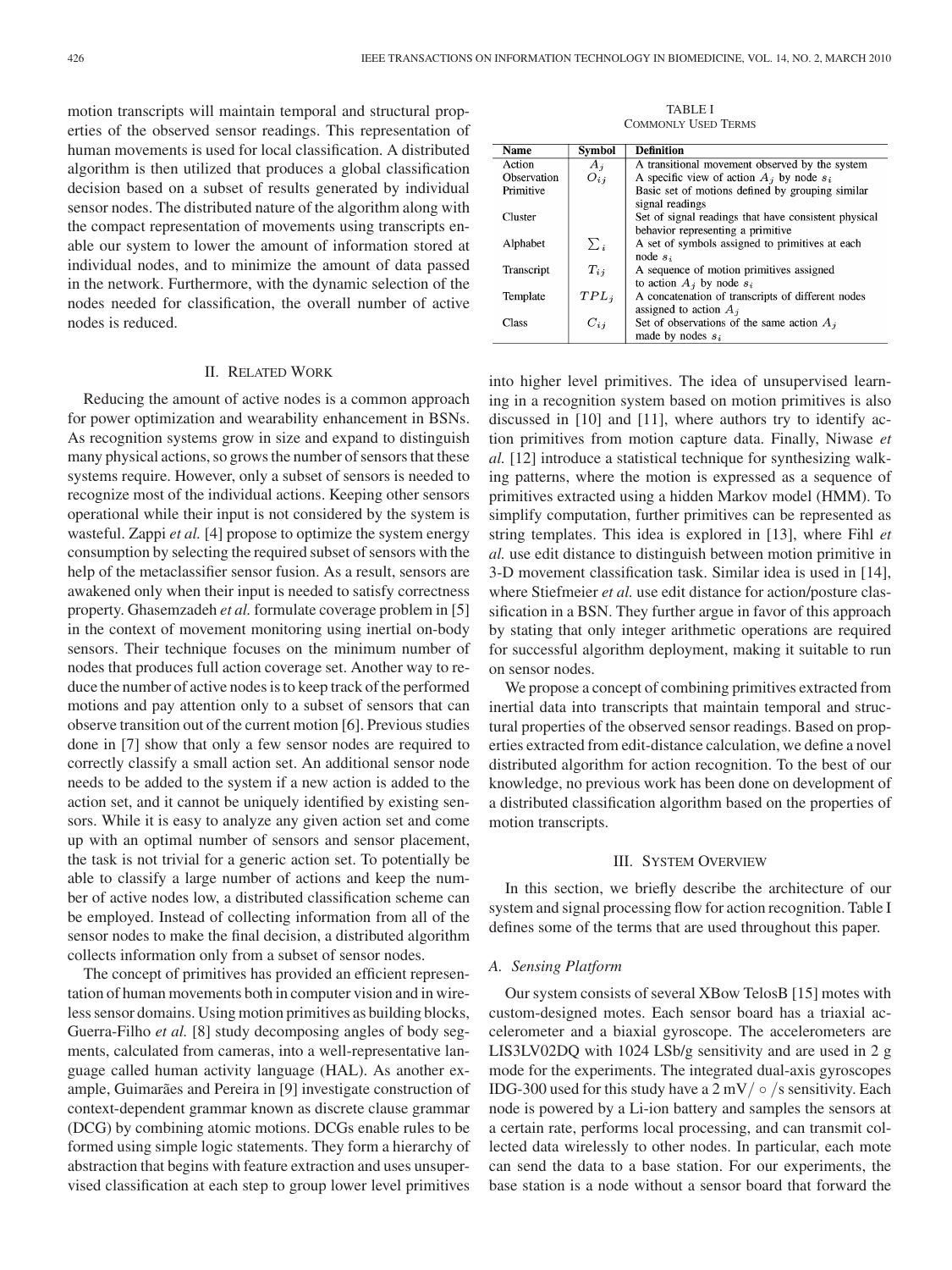data to a PC via universal serial bus (USB). Furthermore, two Logitech webcams are used to record video of all trials. The video is used only as a gold standard to mark the start and end times associated with movements. For the prototype that will be developed in this paper, the sensor readings and video are collected and synchronized in MATLAB.

#### *B. Signal Processing*

Our signal processing consists of the following steps.

- *Data collection:* Data from each body-worn sensor is obtained at 50 Hz. The sampling rate is chosen to satisfy the Nyquist criterion [16].
- *Preprocessing:* The data collected at each node is locally filtered using a five-point moving average to reduce high-frequency noise [5].
- *Segmentation:* The signal is partitioned into segments that represent a complete action [17].
- *Feature extraction:* Features are extracted from a small moving window centered about each point of the signal segment. The features include *mean*, *standard deviation*, *root mean square*, and *first* and *second derivatives*. Intuition behind choosing this set of features is that the aforementioned features are computationally inexpensive that can be executed on our light-weight sensor nodes. Furthermore, their effectiveness in capturing structural patterns of motion data has been previously established by experimental studies [18].
- *Primitive construction:* Each point is clustered based on the features calculated for the window surrounding it. Each cluster represents a movement primitive.
- *Per-node transcript generation:* A transcript is built by noting where each primitive begins and ends based on the membership of the data points to a cluster. The transcript is then transformed into a sequence of characters over a finite alphabet.
- *Template generation and pattern recognition:* Transcripts generated by individual nodes are sent to the base station, where a template is generated for each trial by combining transcripts received from all sensor nodes. A central classifier is then built, which makes a global decision on the current movement that occurred in the system. Deployment of a central classifier is not efficient in terms of communication power and bandwidth. Despite its inefficiency, we will explore certain properties within the central classification strategy that would enable the development of an effective and fast distributed algorithm.

# IV. MOTION TRANSCRIPTS

A physical movement can be divided into a sequence of several smaller motions. A transcript of this movement, with regard to the motions, would record order and timing of the motions. For example, a transcript for the foot during walking could consist of 1) lifting the foot; 2) moving the foot forward; 3) placing the foot on the ground; and 4) bearing weight on the foot, with certain periods of time associated with each primitive. The pattern repeats as long as walking continues. At the same time, a transcript for the hip consists of: 1) rotate clockwise and 2) rotate counterclockwise, repeatedly.

Movement transcripts consist of adjacent, nonoverlapping segments labeled as a particular motion primitive. One way to generate movement transcripts is to independently label each sample as a given motion primitive. We determine the characteristics for each data point in our signal by extracting features described in Section III-B from a moving window centered about the current point. The motion primitives should be found without specific knowledge of the movements, but based on patterns in the signal. Lack of prior knowledge of the structure of the dataset makes construction of primitives a challenging task. A well-studied technique for grouping similar observations is clustering [19]. We use clustering analysis to group data points with consistent features to form a primitive.

Our model employs two steps for generating movement transcripts: 1) clustering of each data point in a movement to find the set of primitives and 2) labeling to map each primitive to a character over an alphabet. In the following sections, we elaborate on these steps.

## *A. Primitive Construction and Labeling*

Clustering deals with the problem of finding patterns in a dataset in an unsupervised manner. Data points (represented by a feature vector) in a cluster are similar and points in different clusters are distinct. Several clustering methods such as K-means [20], hierarchical [21], and probabilistic-modelbased [22] clustering have been developed. The K-means algorithm starts by selecting  $K$  centroids, either randomly or using heuristic initialization. It assigns each point to a cluster it is nearest to and recalculates the cluster centroids. It repeats the previous procedure until some convergence criterion is met. In agglomerative hierarchical clustering, each data point is initially considered as a cluster. At each stage of the algorithm, similar clusters are grouped together based on some distance measure. On the other hand, model-based clustering [23] assumes that data are generated by a mixture of probability distributions in which each component represents a different cluster. In particular, Gaussian mixture models (GMMs) create clusters by representing the probability density function of the data points as a mixture of multivariate Gaussian distribution. GMM is a powerful probabilistic model that has been widely used in speech processing. Because our transcript generation approach is similar to speech processing, we use GMM to define the primitives from a set of training actions.

Primitives of movements are created by mapping extracted features into  $K$  clusters. The  $k$ th primitive is associated with a cluster  $\omega_k$  in the model that has a mean vector  $\mu_k$ . Each cluster generates data from a Gaussian with mean  $\mu_k$  and covariance matrix  $\sigma_k^2 I$ . Given an observation  $O_i$  (*i*th feature vector), GMM finds the cluster corresponding to that vector. It computes  $\Re_{ik}$ , the probability of the cluster  $k$ 's responsibility for accommodating observation  $O_i$ . This probability is given by

$$
\Re_{ik} = P(k|O_i) = \frac{P(O_i|k)P(k)}{P(O_i)}
$$
(1)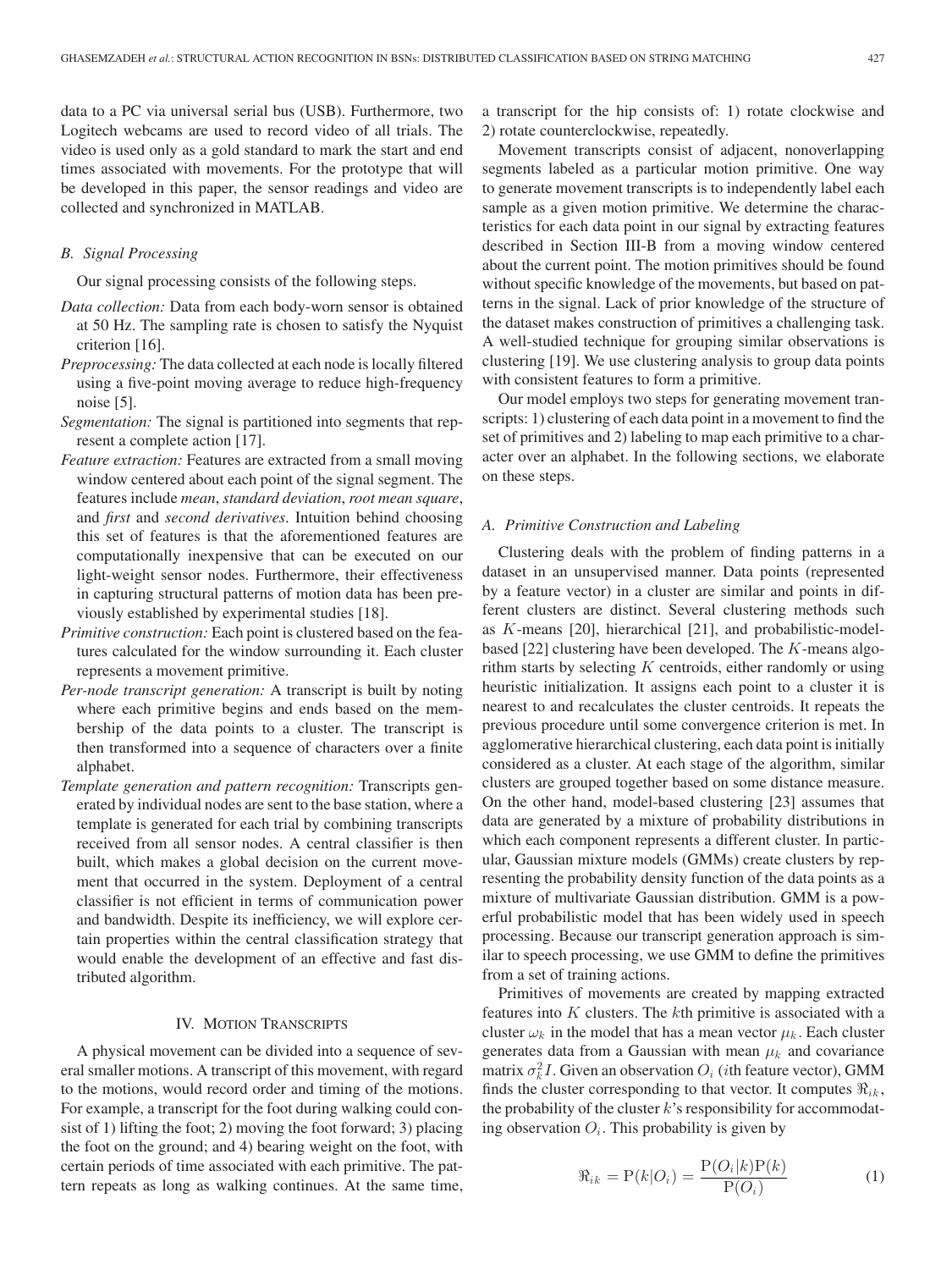where  $P(O_i|k)$  is the Gaussian function for cluster k and is defined by

$$
P(O_i|k) = g(O_i; \mu_k, \sigma_k)
$$
 (2)

and  $P(O_i)$  represents the prior probability that can be calculated by marginalization of joint probabilities.  $P(k)$  is the mixing parameter for component  $k$  in the model that is equal to the number of observations belong to that cluster divided by number of all observations. This value is given by

$$
P(k) = \frac{\sum_{i} (\pi_i; i = k)}{\sum_{i} \pi_i}
$$
 (3)

where  $\pi_i$  is a binary value indicating membership for observation  $O_i$ .

Therefore, the responsibility probability can be written as follows:

$$
\Re_{ik} = \frac{g(O_i; \mu_k, \sigma_k)P(k)}{\sum_k P(O_i, k)}
$$
(4)

and calculated for each observation, using a combination of Gaussian and mixing parameters. The process can be repeatedly executed to assign probability to all observations.

We use expectation–maximization (EM) [24] to find the parameters of the mixture model. This algorithm is iterative and has two steps: *expectation* and *maximization*. The algorithm starts with initial guess for parameters of the mixing model. In the expectation step, partial membership of each observation is computed using expected measures for the membership values of each observation. The probability  $\Re_{ik}$  is then calculated based on estimated parameters. In the maximization step, the Gaussian and mixing parameters are updated by maximizing the *maximum likelihood* function. As the number of components is unknown *a priori*, we perform multiple runs of the EM algorithm for different values of  $K$ . The optimal number of clusters and the problem of choosing the best model are evaluated based on the Bayesian information criterion [23]. Each data point can be assigned to a primitive by selecting the cluster that maximizes the posterior probability. We construct a transcript of movement by noting where each primitive begins and ends based on the membership of data points to a cluster.

The second step in our transcript generation is to assign labels to the primitives. Each movement can be described as a series of primitives. We label each primitive with a unique symbol. The transcript is then transformed to a sequence of symbols over a certain alphabet, which is unique for each sensor node.

Fig. 1 shows the transcript for a synthetic 1-D signal. The primitives are generated with GMM approach, labeled and colored. For example, primitive "G" corresponds to a portion of the signal with a positive slope and "W" represents a portion with positive value of the second derivative. Note that each primitive maintains its temporal characteristics. Since duration of both "G" and "M" is short in the original signal, the same is true in the transcript. This example clearly verifies that primitives can capture signal segments that exhibit consistent patterns.

*Definition 1:* Given an observation  $O_{ij}$  of action  $A_j$  made by sensor node  $s_i$ , a transcript  $T_{ij}$  is generated by our techniques



Fig. 1. Example of motion transcripts generated for a 1-D synthetic signal.

and is defined as a finite sequence of symbols from an alphabet  $\Sigma_i$ .

Each sensor node builds its transcripts independent of the patterns observed by other sensor nodes. Therefore, each node requires a separate alphabet  $\Sigma_i$  ( $i \in \{1, \ldots, n\}$ ). Thus, symbols used for different nodes are mutually exclusive.

# *B. Template Generation*

Making a decision on the current movement occurring in the system requires a predefined classifier that operates at the base station. Such a classifier receives data from several sensor nodes and makes a decision by combining the data using a fusion scheme. Similarly, when developing a distributed algorithm for action recognition, each node receives data from another node, performs local processing, and forward its results to the next node. As a result, a fusion policy is still employed by individual nodes to provide more informative observations to other nodes in the network. Traditional methods of constructing the data-fusion function over a feature space take input from different sources. In our framework, however, each sensor node generates a 1-D feature space in the form of transcripts. To enable the use of traditional classifiers, e.g., k-nearest neighbor (*k*-NN) [19], a fusion technique is required to represent each trial of a movement by integrating spatially distributed transcripts. For this reason, we make a *template* for each trial by combining its transcripts from all sensor nodes. Our template generation is a simple algorithm that produces a new transcript, i.e., template, by concatenating all transcripts of the same trial. In the following, we present a more formal definition of a template.

*Definition* 2: The concatenation of  $n$  given strings  $S_1, S_2, \ldots S_n$  yields another string S, where all symbols of  $S_i$  follow by all symbols of  $S_{i+1}$  as

$$
S = \text{Concat}(S_1, S_2, \dots, S_n). \tag{5}
$$

*Definition 3:* Given a set of *n* transcripts  $T_{1j}, T_{2j}, \ldots, T_{nj}$ associated with a certain trial of movement  $A_i$  and generated by n sensor nodes, the trial is represented by the template  $TPL_j =$ Concat $(T_{1j},T_{2j},\ldots,T_{nj}).$ 

Each transcript  $T_{ij}$  is associated with a length  $\ell(T_{ij})$  that is equal to the total number of symbols that form the transcript. Therefore, the length function is additive with respect to the string concatenation.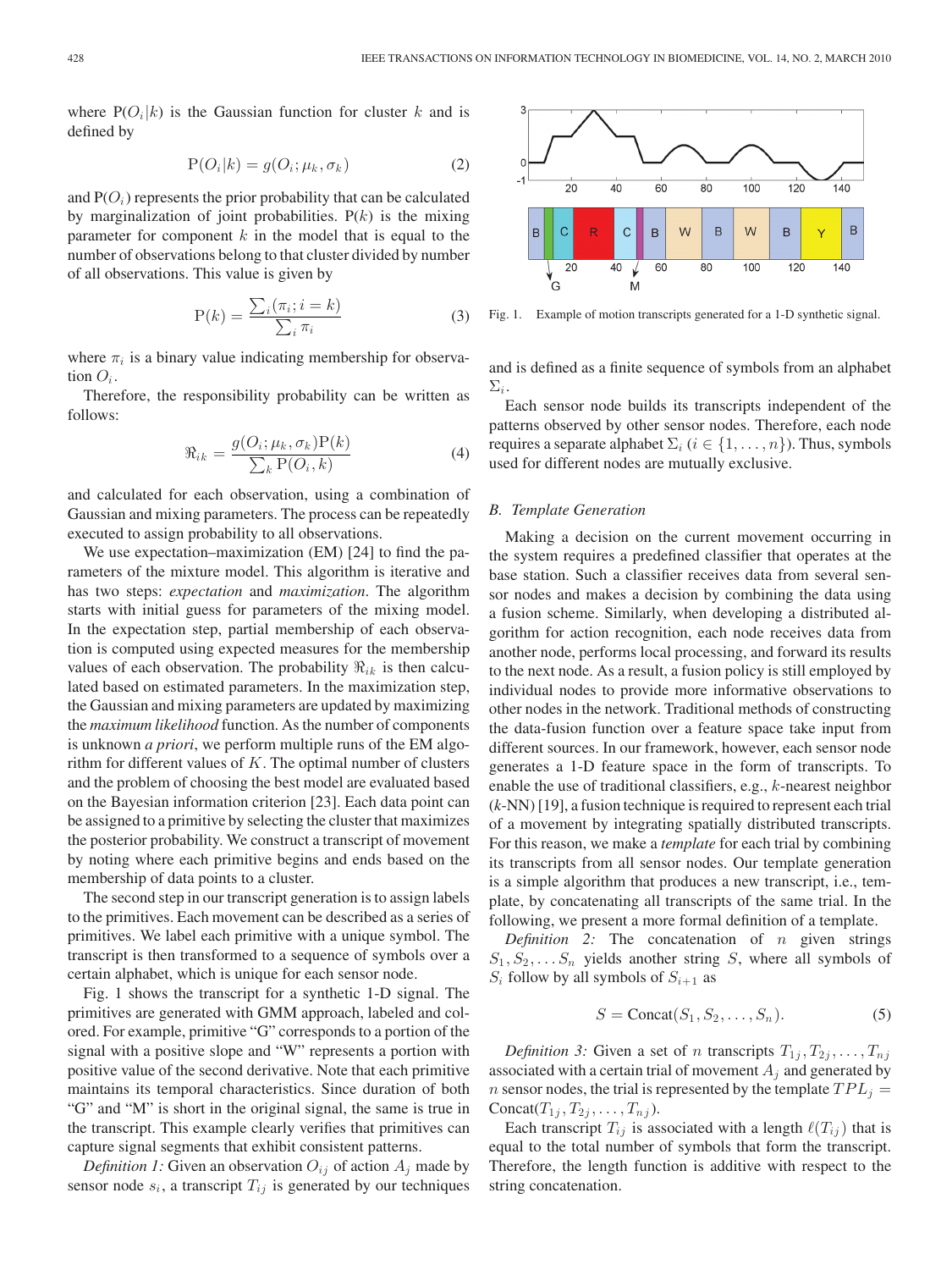#### V. ACTION RECOGNITION

Action recognition aims at classifying human movements into predefined actions. Movements are mainly postural motions such as "sit to stand," "stand to sit," "kneel," and "sit to lie,' which can be specified by the start and the end of the signal real. Taking into consideration the compact representation of physical movements using motion transcripts, a new movement can be classified in two ways. In the first method, a central classifier is designed at the base station, where the movement is labeled according to an existing training model. The second approach, however, uses in-network processing to make a final decision on the current movement by combining data from most informative nodes and converging to a final decision. In this section, we elaborate on both techniques.

#### *A. Centralized Architecture*

For an observation associated with action  $A_j$ , each sensor node  $s_i$  generates a transcript  $T_{ij}$  over an alphabet  $\Sigma_i$ . In a centralized architecture, all sensor nodes transmit their local transcripts to a base station. For each observation of action  $A_i$ , a template  $TPL_i$  is then obtained by the base station. On observing an unknown action, a classification algorithm is used by the central node to classify that action as one of the movement based on which the classifier is already trained.

A number of classification algorithms have been used in the field of pattern recognition and machine learning. The k-NN [25] is a simple and scalable algorithm that assigns an unknown sample to its closest class, according to a distance measure. Distance measure can quantify the level of similarity between an unknown movement and each sample in the training set. Euclidean distance is widely used as the similarity measure when the training set is constructed based on numerical values. In our system, however, each movement is represented by a sequence of characters. Therefore, a different similarity metric is required to find the difference between two strings. The *edit distance* [26] is a well-known metric for measuring the amount of difference between two character sequences. The edit distance between two strings is given by the minimum number of operations needed to transform one string into the other, where an operation is defined as an insertion, deletion, or substitution of a single character.

Let  $T_{ij}$  be a transcript generated by a node  $s_i$  for an unknown action  $A_j$ . For each class  $C_{ij}$ , let  $T_{iq}$  be the closest transcript to  $T_{ij}$ . A 1 -NN classifier assigns  $A_j$  to the class  $A_{\hat{q}}$  such that

$$
\hat{q} = \underset{q}{\arg\min} \quad \delta(T_{ij}, T_{iq}) \tag{6}
$$

where  $\delta(T_{ij}, T_{iq})$  represents the value of the edit distance between transcripts  $T_{ij}$  and  $T_{iq}$ .

### *B. Distributed Paradigm*

In the centralized architecture described earlier, when an unknown action occurs, all sensor nodes must transmit their local transcripts to the central node for the purpose of global classification. In a distributed scenario, however, each node makes a local decision on the target movement and may decide to propagate its local results to the next node in the network. The amount of data transmitted over the network can be reduced to only a subset of the nodes that contribute to the classification of the movement. In this section, we develop a distributed algorithm for action recognition that needs a smaller number of the nodes to make a decision while maintaining classification accuracy comparable to the centralized architecture. We explore an important property of classifying movements using transcript representation prior to describing our distributed algorithm.

*1) Additive Property:* This property implies that the summation of edit distances computed locally is equal to the edit distance of the overall corresponding template. We note that nodes  $s_i$  and  $s_k$  construct their transcripts using separate alphabets  $\Sigma_i$  and  $\Sigma_k$ . Edit distance increases as a result of insertion of a character, deletion of a character, or substitution of an existing character with another. It can be shown that the edit distance is additive under each one of the above operations. Furthermore, edit-distance calculation proceeds linearly and increases the sum by only 1 at a time (based on the operation performed), which means that any combination of the operations described earlier is also additive.

A direct consequence of the additive property of the edit distance is that a global decision can be made by calculating edit distances locally and adding them in the network to find the most similar movement. From (6), assume a 1 -NN classifier is employed to assign an unknown movement to one of prespecified actions. Each sensor node makes its own training model by generating local transcripts. When an unknown action  $A_q$ occurs, node  $s_i$  generates a transcript  $T_{iq}$  representing a new action, which we need to classify. In contrast with the centralized model, this time, each node  $s_i$  measures distance between the new movement  $T_{iq}$  and nearest trial within each local class. For each class  $C_{ij}$  within the model, assume  $T_{ij}$  represents the nearest trial to  $T_{iq}$ . The classifier then operates, according to (7), as

$$
\hat{j} = \underset{j}{\text{arg min}} \sum_{i=1}^{n} \delta(T_{iq}, T_{ij}). \tag{7}
$$

It then assigns the new movement  $A_q$  to  $C_{i\hat{i}}$ . Target action is identified by adding edit distances up from all sensor nodes and finding the movement for which the summation has smallest value, pointing to the nearest class to the test trial.

The idea behind our distributed algorithm is similar to the basic principle behind classification. If the classification works correctly, the value of only one movement's classifier will be below the threshold. This means that once the summation of distance values from a subset of nodes exceeds the threshold, the corresponding classifier is bad and no further computation for it is needed. To capitalize on this property, we create the ordering where the largest distance values are added first. They are more likely to make the summation exceeding the threshold and invalidate bad classifiers early.

*2) Algorithm:* The algorithm assumes that each node processes data locally, generates transcripts, and measures distance between an unknown trial and every class of movements. Each node assesses reliability of its own decision. Communication is initiated by the node that has the most reliable information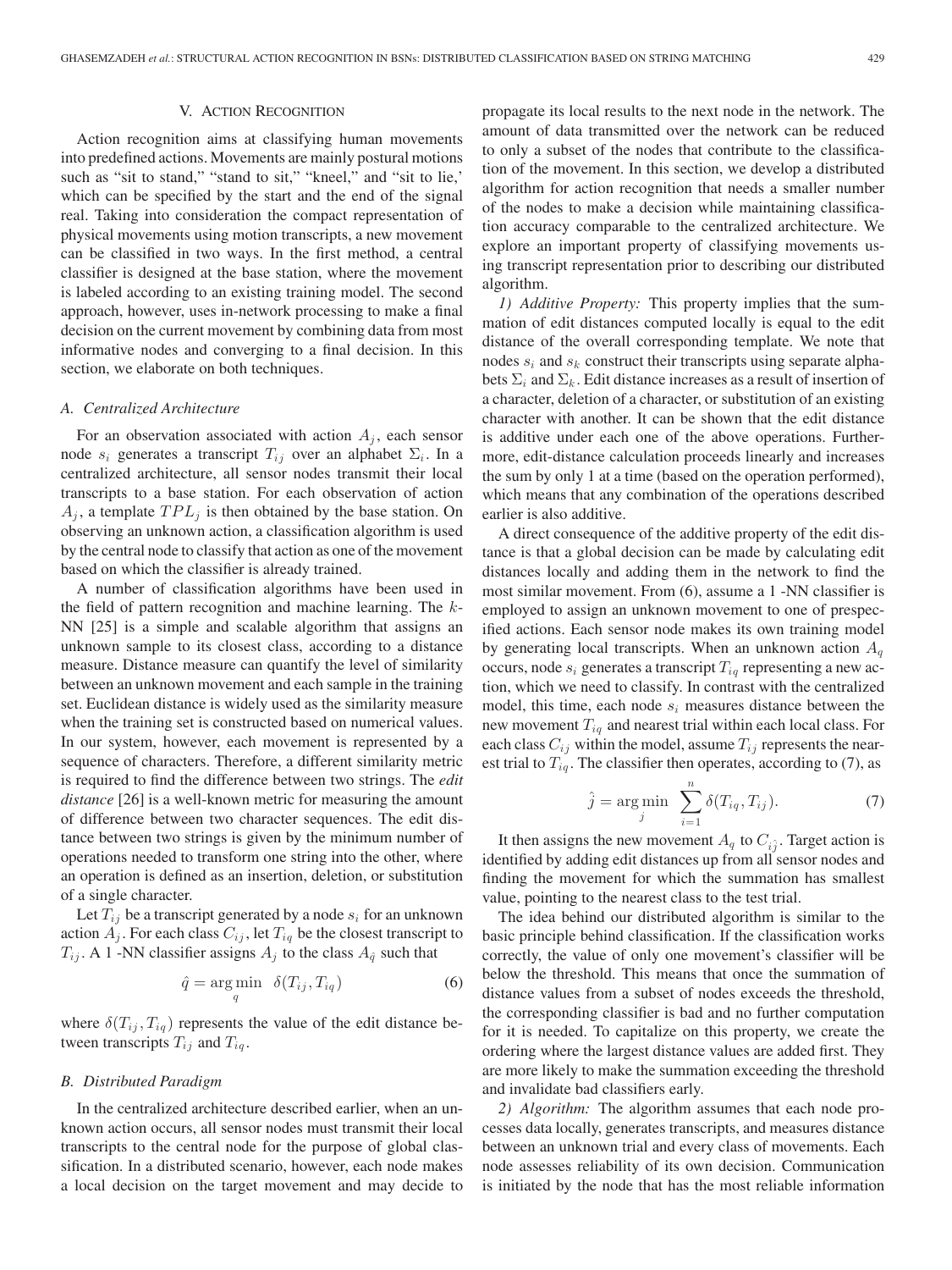for classification. The computation is executed by a series of the nodes until the solution converges. Each sensor node maintains a data structure, including its local computation, as well as statistics received from other nodes. In particular, each node  $s_i$ maintains a timer variable  $\tau_i$  that represents the time left for the node to initiate communication. It also keeps track of recognition convergence by a variable *target movement vector* (TMV) that initially contains all actions as possible target movements. As the algorithm proceeds, each node may decide to discard some movements from the TMV. Furthermore, each node  $s_i$ maintains a *distance vector* (DV) to evaluate confidence level of classification. This vector stores the distance between the new action and all classes within that node, and is gradually updated as a node receives corresponding distances from other nodes. The algorithm takes several steps as follows.

*Step 1 (Initialization):* Each sensor node  $s_i$  classifies an unknown movement  $A_q$  as  $A_{\hat{q}}$  and forms its distance vector  $DV_i$ . It further sets a timer  $\tau_i$  to have an inverse relationship with the average of distances between  $T_{iq}$  and all classes  $C_{ij}$ , excluding the target class  $C_{i\hat{i}}$ . Once  $\tau_i$  expires, the node starts transmitting its local statistics. These operations are formulated in (8) through (11) as follows:

$$
DV_i = \{\delta(T_{iq}, T_{i1}), \dots, \delta(T_{iq}, T_{im})\}\tag{8}
$$

$$
\hat{j} = \underset{j}{\arg\min} \quad \delta(T_{iq}, T_{ij}) \tag{9}
$$

$$
\Delta_i = \frac{1}{m-1} \sum_{j \neq \hat{j}} \delta(T_{iq}, T_{ij}) \tag{10}
$$

$$
\tau_i \propto \frac{1}{\Delta_i}.\tag{11}
$$

Our choice of  $\Delta_i$  is inspired by confidence estimation of classification in machine learning and pattern recognition. The confidence measure is usually defined based on the minimum distance for which the class prediction changes [27]. In a 1-NN classifier, it is equal to the distance to the second closest class. However, our pruning-based distributed classifier aims to reduce the number of nodes contributing to classification. Therefore, the distance measure  $\Delta_i$  must be chosen to prune larger number of actions per node. The intuition is that large  $\Delta_i$  corresponds to a set of large distances between  $T_{iq}$  and existing classes. A large distance between  $T_{iq}$  and a class  $T_{ij}$  suggests that it is less likely that  $T_{ij}$  is associated with the target class.

*Step 2 (Transmission):* When the value of the timer  $\tau_i$  becomes zero, the node  $s_i$  starts broadcasting its local statistics, including  $DV_i$  and TMV<sub>i</sub>. This node will never need to transmit again for detecting current action. Therefore, it can turn its radio off saving power until a new action occurs.

*Step 3 (Update):* On receiving data, each node  $s_k$  first terminates its timer to avoid the scheduled transmission. It then updates its local distance vector  $DV_k$  by adding corresponding values from TMV<sub>i</sub> provided by the sender node  $s_i$ . The receiver further updates the target movement vector  $\text{TMV}_k$  by rejecting the movements that are far enough from the target class. To do so, the node  $s_k$  discards those movements  $A_i$  that have an accumulate distance greater than or equal to a threshold  $\epsilon_i$ . The

receiver also checks conditions for termination. Specifically, it checks the convergence vector  $\text{TMV}_k$  that contains possible movements left. If only one movement is left in the vector, the node declares a convergence and reports that movement as the target action. It then broadcasts a message to all the remaining nodes to stop their scheduled transmission. However, if more than one action is left in  $TMV_k$ , the node would schedule a transmission by resetting its timer, as discussed previously. These operations are summarized in Algorithm 1. The algorithm proceeds through steps 2 and 3 until it uniquely identifies an action as target movement.

| <b>Algorithm 1</b> Updating $TMV_k$ at node $s_k$                                                                     |
|-----------------------------------------------------------------------------------------------------------------------|
| if $\delta(T_{ka}, T_{ki}) \geq \epsilon_j$ then<br>remove action $A_i$ from $TMV_k$<br>end if<br>if $ TMV_k =1$ then |
| declare $A_{\hat{i}}$ as target movement<br>else<br>set timer $\tau_k$ as in equation (11)<br>end if                  |

*3) Choice of Epsilon:* Our distribute algorithm considers a complete list of movements when it starts. As it goes after different nodes, the system tends to disqualify those actions that have a large distance to the test trial. The pruning decision described in Algorithm 1 is made according to the value of  $\epsilon_i$ , which is defined for every movement  $A_i$ , as follows

$$
\epsilon_j = \sum_{i=1}^n \left[ \frac{1}{M_j} \sum_{s \neq t} \delta(T_{ij}^s, T_{ij}^t) \right]
$$
(12)

where  $M_i$  represents the number of samples in class  $C_{ij}$  and for every training trial " $t$ ," trial "s" refers to the trial that has minimum distance with "t." For each movement, we calculate the distance between each trial and its closest sample. By taking an average over all such pairs of the trials and adding value from all the nodes, we compute the maximum value we expect to get when an unknown movement is classified as this class. During system training,  $\epsilon_i$  is calculated for every training class. During classification, once the summation of distance values from a subset of nodes exceeds this threshold the corresponding movement is disqualified and no further computation for it is needed. The choice of epsilon would determine the performance of the classifier. However, our proposed technique can be applied independent of choice of epsilon.

*4) Augmenting Classification:* The criterion  $\delta(T_{kq}, T_{kj}) \geq$  $\epsilon_i$  in Algorithm 1 for rejecting movements from further processing is determined in a conservative way. This method may require the algorithm to go after more sensor nodes that it actually needs to make a classification decision. However, the criterion can be modified for a faster convergence. Depending on the classification accuracy, designer may decide to use different criteria. Algorithm 2 shows one of the approaches that updates the value of  $\epsilon_j$  dynamically based on the number of nodes already visited.

In Algorithm 2,  $n_v$  is the number of nodes already considered for classification,  $n$  is the total number of sensor nodes, and  $b$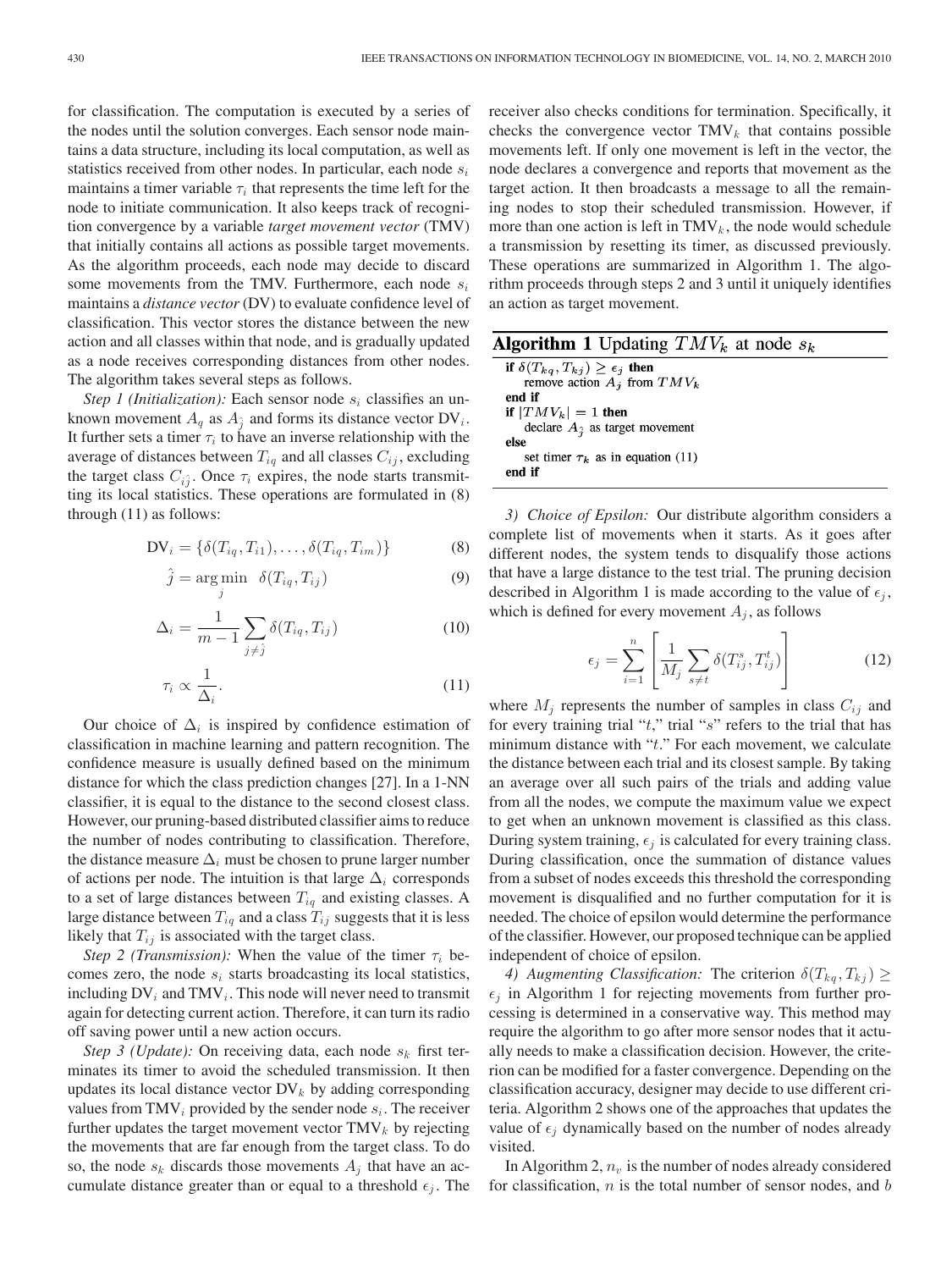TABLE II

| if $\delta(T_{kq}, T_{kj}) \geq \frac{n_v + b}{n} \epsilon_j$ then |  |
|--------------------------------------------------------------------|--|
| remove action $A_i$ from $TMV_k$                                   |  |
| end if                                                             |  |

|                          | <b>EXPERIMENTAL MOVEMENTS</b> |
|--------------------------|-------------------------------|
| No.                      | Movement                      |
| 1                        | Stand to sit                  |
| 2                        | Sit to lie                    |
| 3                        | Bend and grasp                |
| $\overline{\mathcal{A}}$ | Kneel                         |
| 5                        | Turn counter clockwise        |
| 6                        | Look back clockwise           |
| 7                        | Move forward (1 step)         |
| 8                        | Move to the side (1 step)     |
| 9                        | Reach up to cabinet           |
|                          | Jump                          |



Fig. 2. Sensor node and subject. (a) Mote with custom-designed inertial sensor board and battery. (b) Subject wearing seven sensor nodes.

is a tunable parameter that can be adjusted by the designer to obtained desired classification accuracy.  $(n_v + b)/n$  represents the fraction of  $\epsilon_i$  that is required for classification termination.

## VI. SYSTEM PROTOTYPE

In this section, we present procedures for developing our action recognition framework. Moreover, we demonstrate the effectiveness of our system using a prototype developed in our research laboratory.

### *A. Data Collection*

We developed our trial product for identifying ten transitional movements listed in Table II. The experiments were carried out on five subjects, three males and two females, all between the ages of 25 to 55 and in good health condition. Seven sensor nodes were placed on the subjects, as shown in Fig. 2(b). Subjects were asked to repeatedly perform each specific motion ten times.

*1) Node Placement:* Current node placement methodologies are either intuitive or analytical. Intuitive methods [17] position sensor nodes according to the set of movements of interest and physical model representing human body. Analytical approaches [4], [5] strive to find optimal positioning of the sensor nodes by searching minimum number of nodes, among an exhaustively distributed sensor nodes. In this paper, we follow an intuitive approach, and therefore, distribute seven sensor nodes on different body segments, as shown in Fig 2(b).

*2) Sampling Frequency:* The motes were programmed to sample sensors (accelerometer and gyroscope) at 50 Hz. The sampling frequency was chosen to satisfy the Nyquist criterion. For estimation of the Nyquist frequency, the power spectrum of the sampled signals was examined. From the power spectrum graphs, the highest frequency of the signal was 8.5 Hz, which means that a sampling frequency of 17 Hz would suffice to meet the Nyquist frequency.

The sampled data were sent wirelessly to a base station using a time-division multiple-access (TDMA) protocol. The base station was connected to a laptop via USB to deliver received data to our data collector tool.

For data collection, each mote was programmed to transmit data in packets of size 41 B, containing two consecutive samples of accelerometer and gyroscope readings. Given the 250 kb/s bandwidth available on TelosB motes [15], the base station can theoretically support up to 31 sensor nodes at 50 Hz.

The communication system for data collection did not use a retransmission mechanism for lost packets. However, a MAT-LAB tool was developed to estimate missing samples using linear interpolation. Throughout collecting data of different nodes, subjects, movements, and trials, the packet lost never exceeded 20%.

## *B. Data Processing*

For each movement, 50% of the trials were used to generate the training model, and the rest were used to verify the action recognition technique. For each trial, the raw sensor readings were passed through a five-point moving average filter to reduce high-frequency noise. The filtered data were reported at the middle of the window. The five-point moving average filter is a low-pass filter with a cutoff frequency of 2.4 Hz. The cutoff frequency was obtained by conducting a discrete Fourier transform analysis in MATLAB. Given the 50 Hz sampling frequency, the Periodogram analysis was used to estimate the power spectral density (PSD) of the signal. The cutoff frequency was determined as the frequency corresponding to 3 db below the first peak in the plot of the signal PSD.

The choice of the window size for the moving average filter relies on two objectives, which are as follows.

- 1) The cutoff frequency needs to be low enough to effectively bypass unnecessary motions such as tremors that occur at higher frequencies than usually movements.
- 2) The cutoff frequency must be high enough to maintain significant data. With these objectives, different filters with varying window sizes ranging from 3 to 13 were examined.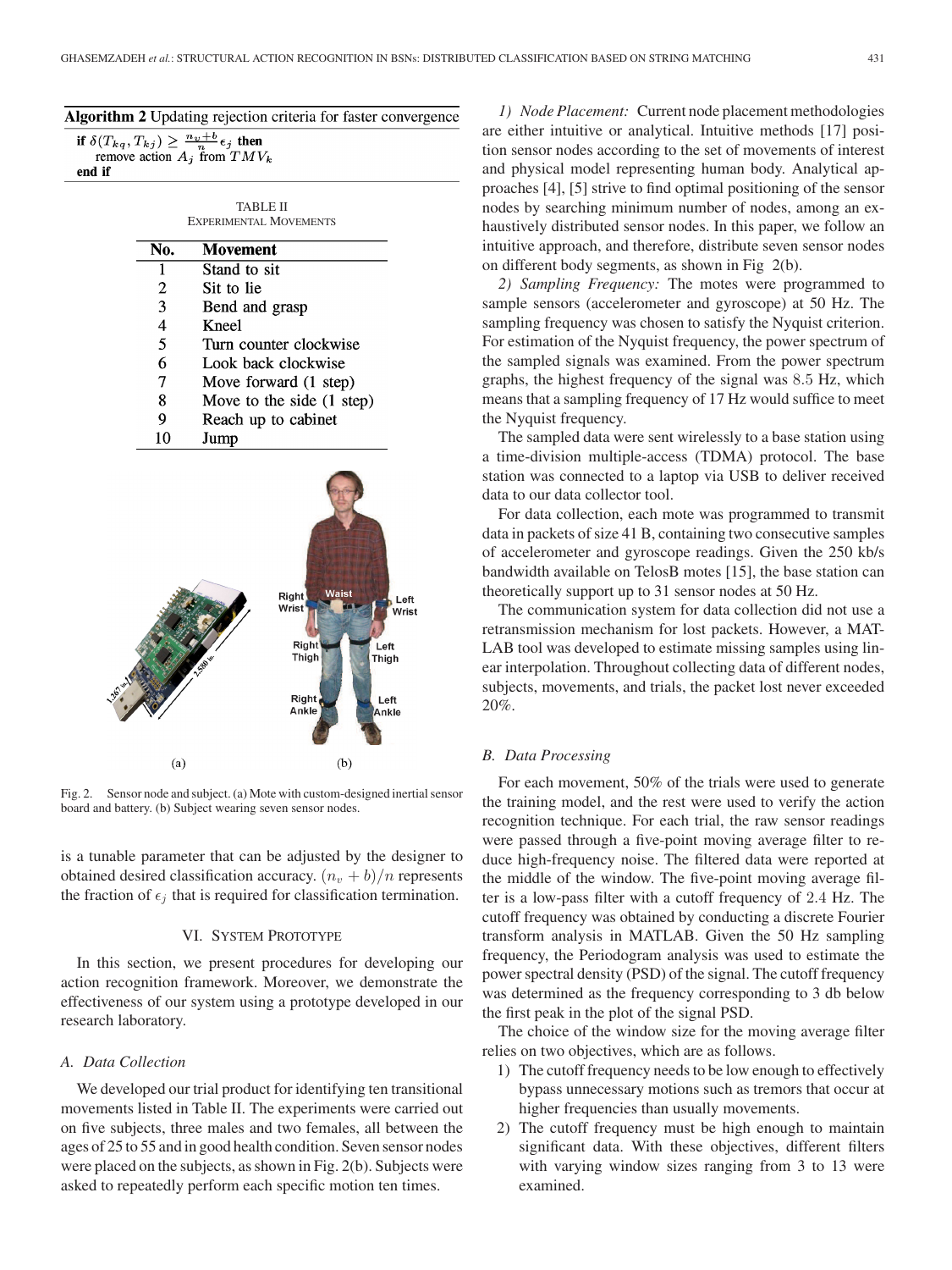

Fig. 3. Transcript for a trial of "jump" generated by the right-wrist node.

The cutoff frequencies ranged from 4.3 for three-point filter to 1.1 for 13-point filter. The three-point filter was pruned out because it had a cutoff frequency of 4.3 Hz, which is within the range of undesirable motions. Tremors in patients with Parkinson's disease occur at frequencies 4–5.3 Hz [28]. Among the remaining filters, the filter that generated highest quality clusters during transcript generation was chosen. Practically, a very large window would cause the transcripts to miss key details and too small windows would produce irrelevant and misleading clusters. The Silhouette measure [29] reported the highest value for the five-point moving average filter.

To capture parts of the signal that correspond to a complete action, we used the video data that was recorded during the data collection. Using video, we found the start and the end of each trial and ignored nonactivity parts in subsequent processing.

The next step in our signal processing was feature extraction. The five statistical features described in Section III-B were extracted from a moving window centered about each sample. These features were calculated for all training trials. The features were then used for GMM clustering that aimed to construct primitives of the movements. Motion transcripts were generated by individual nodes using separate alphabets. Fig. 3 illustrates transcript of the "jump" movement generated by the node placed on the right wrist. For visualization, only accelerometer readings are shown, but both accelerometer and gyroscope readings were used for clustering. Acceleration is measured with respect to the gravitational acceleration g, as shown on *X*-axis. Each movement is divided into several segments, each representing a primitive. A string  $\alpha^L$  denotes L instances of primitive  $\alpha$ mapped to the same cluster. For example,  $X^{16}$  in Fig. 3 accounts for the same classification for the first 16 points.

## *C. Classification Accuracy*

As mentioned earlier, we used 50% of the trials to validate the effectiveness of our distributed action recognition technique. For each test trial, our local processing proceeded to generate transcripts at each node. With the transcripts, we computed the



Fig. 4. Classification accuracy per movement for different experimental categories.

distance between the test trial and each movement class. Based on the resulting DV, a sensor node might decide to transmit its local statistics, as described in Section V-B. The algorithm could eventually output an action as the target movement. We compared this output with the actual label obtained during the data collection to verify the classification decision. Using 250 test trials five subjects, ten actions, and five trials each), we achieved an overall classification accuracy 84.13%, when only one sensor node was required on average to classify each action. This value was obtained when the augmented rejection threshold with  $b = 0$  was used (see Algorithm 2). We also measured the classification accuracy and the average number of sensor nodes required for classification for the case of fixed threshold (see Algorithm 1). Fig. 4 shows classification accuracy for each class of movements. The results verify that adjusting the value of rejection threshold based on augmented approach provides the best results in terms of the average number of active nodes for classification.

In summary, we performed analysis for four categories according to the movement rejection criterion.

- 1) Fixed criterion, when the value of the rejection threshold was fixed based on training data. The classification accuracy was 91.33% and the average number of nodes required to converge was 5.5 nodes. In this case, the same accuracy as the centralized algorithm was obtained.
- 2) Augmented approach with  $b = 0$ , where threshold was updated in real time, according to the number of nodes already visited. This reached an accuracy of 84.13% and one active node.
- 3) Augmented with  $b = 1$ , with this setup, we obtained 86% accuracy and 2.6 nodes in average.
- 4) Augmented with  $b = 2$ , the classification accuracy for this case was 91.2% and the average number of nodes was 5.3. These results are summarized in Table III.

Fig. 5 shows the average number of nodes for classification of each movement. The values are categorized based on the rejection criterion. On average, only one node was needed for the case of augmented threshold adjustment with  $b = 0$ .

Table IV shows the value of  $\epsilon$  for each action based on (12). We recall that for each particular movement, this value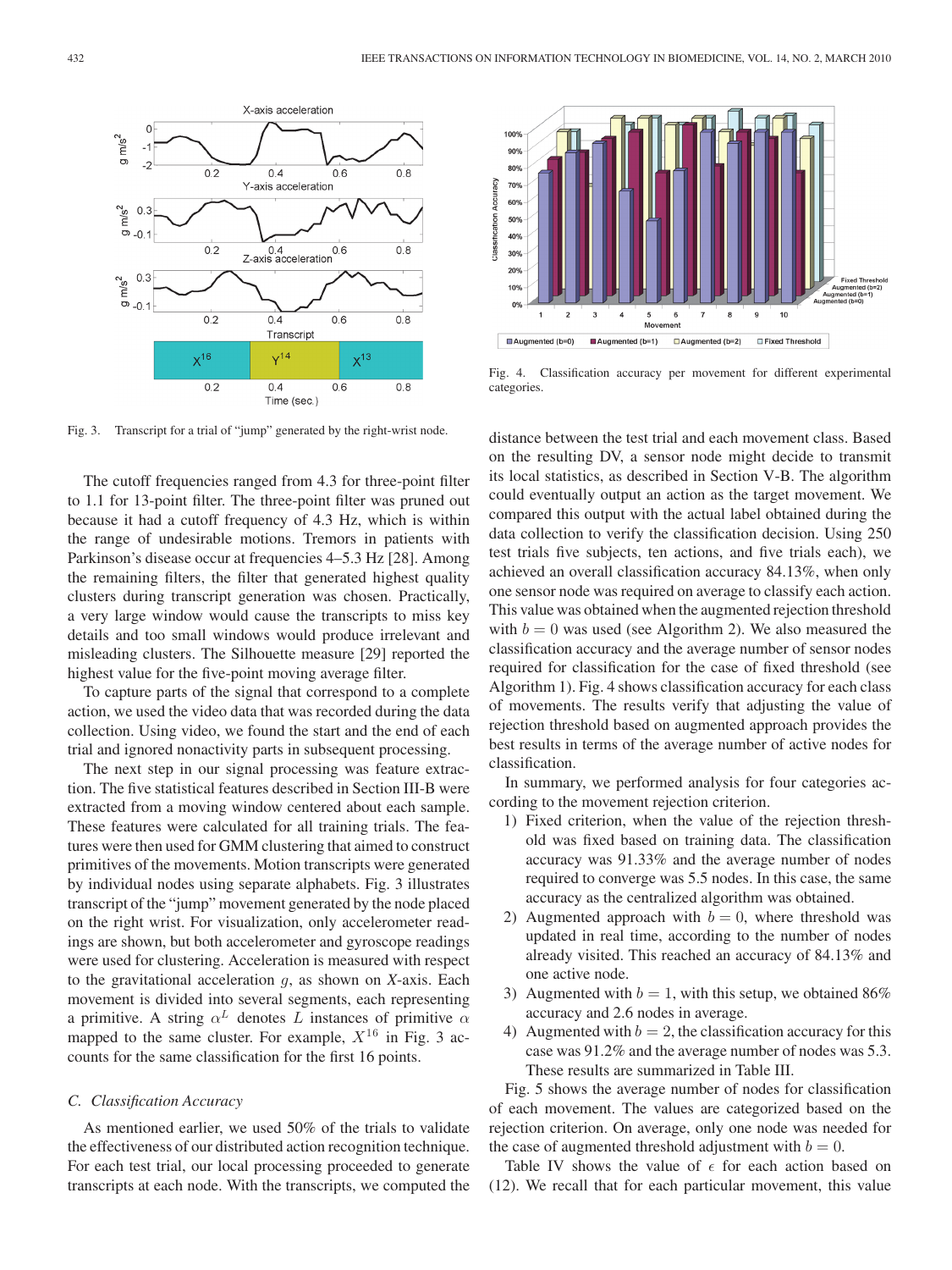|                    | Centralized | <b>Fixed Threshold</b> | Augmented | Augmented | <b>Augmented</b> |
|--------------------|-------------|------------------------|-----------|-----------|------------------|
|                    |             |                        | (b=2)     | $(b=1)$   | (b=0)            |
| Accuracy           | 91.33%      | 91.33%                 | 91.20%    | 86.00%    | 84.13%           |
| Average # of nodes | 7.0         | 5.5                    | 5.3       |           | l.O              |

TABLE III OVERALL CLASSIFICATION ACCURACY AND AVERAGE NUMBER OF NODES FOR DIFFERENT SETUPS



Fig. 5. Average number of active nodes for detecting each movement.

TABLE IV VALUE OF EPSILON CALCULATED FOR EACH MOVEMENT CLASS

| No. | Action           | E.  |
|-----|------------------|-----|
| 1   | Stand to sit     | 127 |
| 2   | Sit to lie       | 90  |
| 3   | Bend and grasp   | 115 |
| 4   | Kneel            | 159 |
| 5   | Turn             | 121 |
| 6   | Look back        | 129 |
| 7   | Move forward     | 99  |
| 8   | Move to the side | 94  |
| 9   | Reach up         | 196 |
| 10  | Jump             | 80  |

represents how well that movement is separated from the rest of classes in the training data. As an example, movement 9 (reach up to cabinet) has the largest value of  $\epsilon$ . This observation can be interpreted as follows. Movement 9 can be uniquely identified by the node placed on the forearm (e.g., node 2), as this is the only node that experiences distinguishable patterns when person performs the action. During other actions, either several body segments are expected to be involved or different motions are introduced by the forearm. As a consequence, sensor data obtained for this movement can provide different structural and relational information from those obtained for the other actions.

#### *D. Robustness*

*1) Subject-Independent Classification:* Successful deployment of a classification model requires the results to be independent of the observations based on which the system has been developed. In this section, we demonstrate the robustness of this system to changes in target population. For this purpose, cross-subject classification accuracy is calculated, where the data from a test subject is not used for training. This allows us to estimate the amount of misclassification for a new subject, without prior training data from that subject.

Since five subjects participated in data collection, five different tests were conducted, each measuring classification accuracy for one subject not being used for training. The test subject was not used for building the training model, including calculation of the GMM parameters and forming training data for  $k$ -NN classification. Classification accuracy ranged between 75% for subject 5 (i.e.,  $S_2$ ) to 88% for subject 2 (i.e.,  $S_2$ ). Subjects  $S_1, S_3$ , and  $S_4$  obtained 80%, 83%, and 83% accuracy, respectively. As mentioned previously, the  $S_5$  had the lowest accuracy among all other subjects. Major source of misclassifications for this subject seemed to be "turning" action (40% accuracy for this movement when  $S_5$  used for test, and  $S_1$  to  $S_4$  were used for training). This can be explained by the fact that  $S_5$  was the oldest subject with an age of 55, and therefore, her movements have been less similar to other subjects whose age ranged between 25 and 35.

*2) Calibration:* An important aspect of sensor-based motion analysis is robustness with respect to sensor displacement and misorientation. The accelerometers used in our study, LIS3LV02DQ, measure acceleration relative to the gravity. Therefore, in static mode, the accelerometer detects the gravity. This information can be used to correct misplacement and misorientation of the nodes in order to maintain consistent mote positioning for throughout the experiments. While this approach helps in correcting initial node placements, more complex calibration models are needed to compensate for dynamic changes due to node misplacements during each movement trial. One approach is to find signals/features that are insensitive to node misplacement and use them for classification [30].

### *E. Algorithm Complexity*

The five statistical features described in Section III-B are calculated from a moving window centered about each sampled data. As a result, the feature extraction linearly grows with the number of samples within each action and the number of features, thus turning the feature extraction into a linear algorithm in the number of features and length of actions.

Once GMM clustering is developed, it is used to generate transcripts for each action. Transcript generation for a test trial consists of finding proper label for each data point based on maximum posterior probability criterion described in Section IV-A. This process is linear in the number of training points.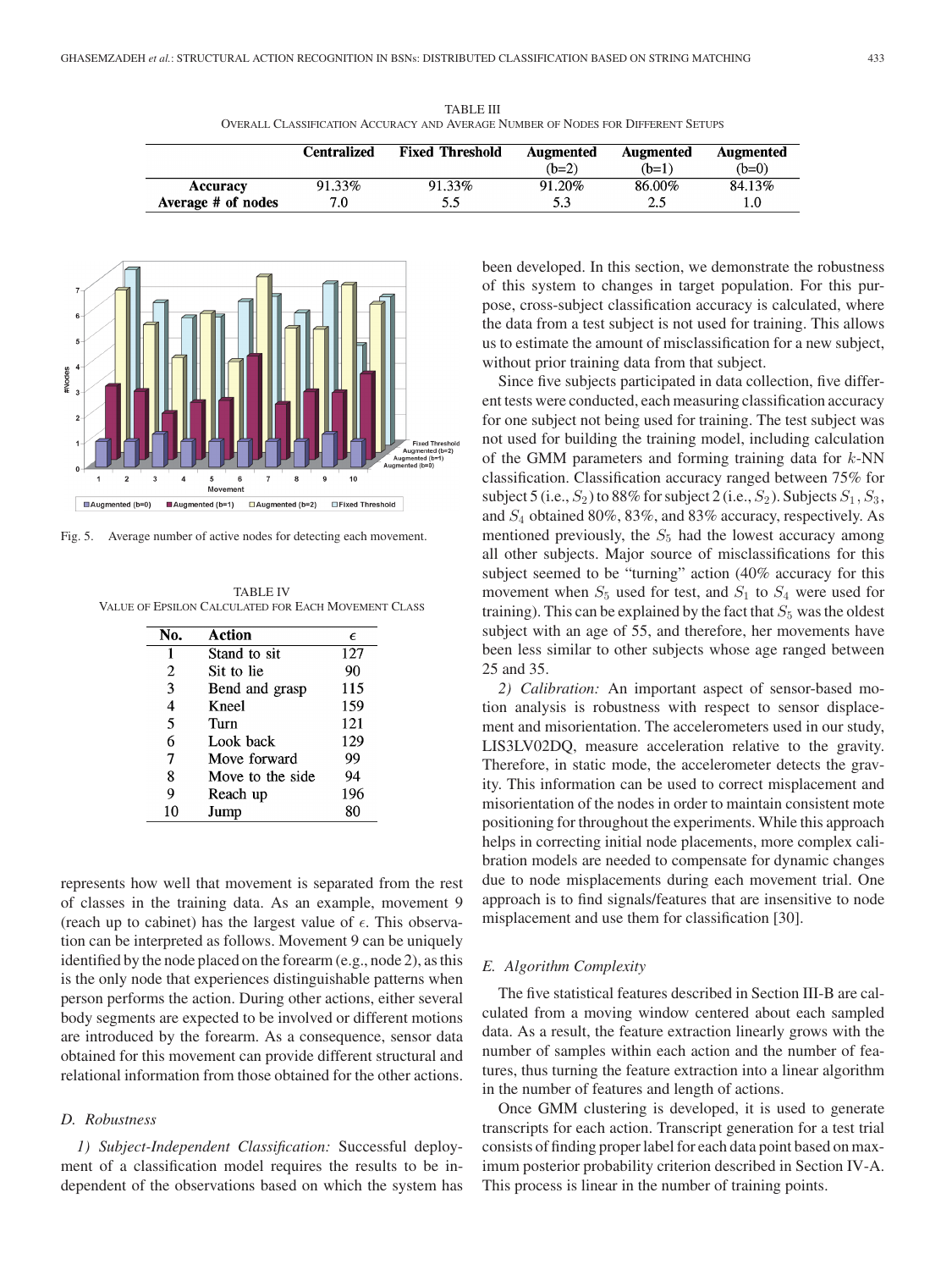The k-NN classification is performed based on intertranscript edit-distance calculation. The edit-distance function is usually implemented using dynamic programming and is quadratic in the length of transcript.

# VII. DISCUSSION AND FUTURE WORK

Currently, our sensing platform is used for data collection, and the signal processing modules are developed offline in MATLAB to facilitate design process. However, our preliminary results on algorithm development for real-time execution demonstrate the applicability of the processing tasks for implementation and execution on the mote [31].

The system presented in this paper does not accommodate an automatic segmentation technique. The segmentation process is currently done manually using video data of the experiments. However, we are working on developing automatic segmentation and annotation techniques that meet computation constraints of the system [17]. Moreover, video data is used only for manual segmentation during system training. Therefore, once an automatic segmentation is employed, our system can work independent of the video-based training.

Our work in constructing movement transcripts is ongoing. We would like to explore the effectiveness of using transcripts to extract numeric parameters from actions. Examples of this include grading swings in sports and determining pathological qualities of gait. Furthermore, we are planning to determine the performance bounds on our distributed algorithms.

## VIII. CONCLUSION

We presented a dynamic distributed model of movement classification in BSNs. The system relies on motion transcripts that are built using mobile wearable inertial sensors. Motion transcripts were chosen because their use significantly decreases the cost of communication in the network. Additionally, we proposed a distributed approach, where individual nodes transmit their local results using a timer based on the likelihood of local results being eliminated by the pruning. When all but one action is eliminated, the algorithm stops. The dynamic nature of the algorithm decreases the number of active nodes required to make a classification decision, thus contributing to further reducing power consumption in the network. Our results show the effectiveness of this approach, both for reliable movement classification and reduction of communication.

#### **REFERENCES**

- [1] L. Hyman, *Phonology: Theory and Analysis*. Boston, MA: Heinle & Heinle Publishers, 1975.
- [2] I. Akyildiz, W. Su, Y. Sankarasubramaniam, and E. Cayirci, "Wireless sensor networks: A survey," *Comput. Netw.*, vol. 38, no. 4, pp. 393–422, 2002.
- [3] R. Musaloiu and A. Terzis, "Minimising the effect of wifi interference in 802.15.4 wireless sensor networks," *Int. J. Sens. Netw.*, vol. 3, no. 1, pp. 43–54, 2007.
- [4] P. Zappi, C. Lombriser, T. Stiefmeier, E. Farella, D. Roggen, L. Benini, and G. Troster, "Activity recognition from on-body sensors: Accuracypower trade off by dynamic sensor selection," *Lecture Notes Comput. Sci.*, vol. 4913, pp. 17–33, 2008.
- [5] H. Ghasemzadeh, E. Guenterberg, and R. Jafari, "Energy-efficient information-driven coverage for physical movement monitoring in body sensor networks," *IEEE J. Sel. Areas Commun.*, vol. 27, no. 1, pp. 58–69, Jan. 2009.
- [6] S. Kang, J. Lee, H. Jang, H. Lee, Y. Lee, S. Park, T. Park, and J. Song, "Seemon: Scalable and energy-efficient context monitoring framework for sensor-rich mobile environments," in *Proc. 6th Int. Conf. Mobile Syst., Appl., Serv. (MobiSys)*, New York: ACM, 2008, pp. 267–280.
- [7] P. Veltink, L. Martens, and R. V. Lummel, "Detection of static and dynamic activities using uniaxial accelerometers," *IEEE Trans. Rehabil. Eng.*, vol. 4, no. 4, pp. 375–385, Dec. 1996.
- [8] G. Guerra-Filho, C. Fermüller, and Y. Aloimonos, "Discovering a language for human activity," in *FS'05: Proc. AAAI 2005 Fall Symp. Anticipatory Cogn. Embodied Syst.*, pp. 70–77.
- [9] G. Guimarães and L. Pereira, "Inferring definite-clause grammars to express multivariate time series," in *Proc. 18th Int. Conf. Innov. Appl. Artif. Intell.*, New York: Springer-Verlag, 2005, pp. 332–341.
- [10] Z. Husz, A. Wallace, and P. Green, "Human activity recognition with action primitives," in *Proc. IEEE Conf. Adv. Video Signal Based Surveill. (AVSS 2007)*, Sep., pp. 330–335.
- [11] O. C. Jenkins and M. J. Mataric, "Automated derivation of behavior vocabularies for autonomous humanoid motion," in *Proc. 2nd Int. Joint Conf. Auton. Agents Multiagent Syst. (AAMAS 2003)*, New York: ACM, pp. 225–232.
- [12] N. Niwase, J. Yamagishi, and T. Kobayashi, "Human walking motion synthesis with desired pace and stride length based on hsmm," *IEICE— Trans. Inf. Syst.*, vol. E88-D, no. 11, pp. 2492–2499, 2005.
- [13] P. Fihl, M. Holte, T. Moeslund, and L. Reng, "Action recognition using motion primitives and probabilistic edit distance," *Lecture Notes Comput. Sci.*, vol. 4069, pp. 375–384, 2006.
- [14] T. Stiefmeier, D. Roggen, and G. Tröster, "Gestures are strings: Efficient online gesture spotting and classification using string matching," in *Proc. ICST 2nd Int. Conf. Body Area Netw. (BodyNets 2007)*, ICST, Brussels, Belgium, pp. 1–8.
- [15] J. Polastre, R. Szewczyk, and D. Culler, "Telos: Enabling ultra-low power wireless research," in *Proc. 4th Int. Symp. Inf. Process. Sens. Netw. (IPSN 2005)*, Apr., pp. 364–369.
- [16] N. Stergiou, *Innovative Analyses of Human Movement: Analytical Tools for Human Movement Research*. Champaign, IL: Human Kinetics, 2003.
- [17] E. Guenterberg, H. Ghasemzadeh, V. Loseu, and R. Jafari, "Distributed continuous action recognition using a hidden markov model in body sensor networks," in *Proc. 5th IEEE Int. Conf. Distrib. Comput. Sens. Syst. (DCOSS)*, Berlin/Heidelberg, Germany: Springer-Verlag, 2009, pp. 145– 158.
- [18] H. Ghasemzadeh, E. Guenterberg, S. Ostadabbas, and R. Jafari, "A motion sequence fusion technique based on PCA for activity analysis in body sensor networks," presented at the 31st Annu. Int. Conf. IEEE Eng. Med. Biol. Soc., Minneapolis, MN, 2009.
- [19] R. O. Duda, P. E. Hart, and D. G. Stork, *Pattern Classification*. New York: Wiley Interscience Publication, 2000.
- [20] J. B. MacQueen, "Some methods for classification and analysis of multivariate observations," in *Proc. 5th Berkeley Symp. Math. Stat. Probability*, L. M. L. Cam and J. Neyman, Eds., vol. 1. Berkeley, CA: Univ. California Press, 1967, pp. 281–297.
- [21] S. C. Johnson, "Hierarchical clustering schemes," *Psychometrika*, vol. 32, no. 3, pp. 241–254, Sep. 1967.
- [22] M. Figueiredo and A. Jain, "Unsupervised learning of finite mixture models," *IEEE Trans. Pattern Anal. Mach. Intell.*, vol. 24, no. 3, pp. 381–396, Mar. 2002.
- [23] C. Fraley and A. Raftery, "How many clusters? Which clustering method? Answers via model-based cluster analysis," *Comput. J.*, vol. 41, no. 8, pp. 578–588, 1998.
- [24] G. J. McLachlan and T. Krishnan, *The EM Algorithm and Extensions*, 2nd ed. New York: Wiley, 2008.
- [25] T. Cover and P. Hart, "Nearest neighbor pattern classification," *IEEE Trans. Inf. Theory*, vol. IT-13, no. 1, pp. 21–27, Jan. 1967.
- [26] V. Levenshtein, "Binary codes capable of correcting deletions, insertions, and reversals," *Soviet Phys. Doklady*, vol. 10, no. 8, pp. 707–710, 1966.
- [27] J. Afalg, H.-P. Kriegel, A. Pryakhin, and M. Schubert, "Multi-represented classification based on confidence estimation," in *Advances in Knowledge Discovery and Data Mining* (Lecture Notes in Computer Science). vol. 4426, Berlin/Heidelberg, Germany: Springer-Verlag, 2007, pp. 23– 34.